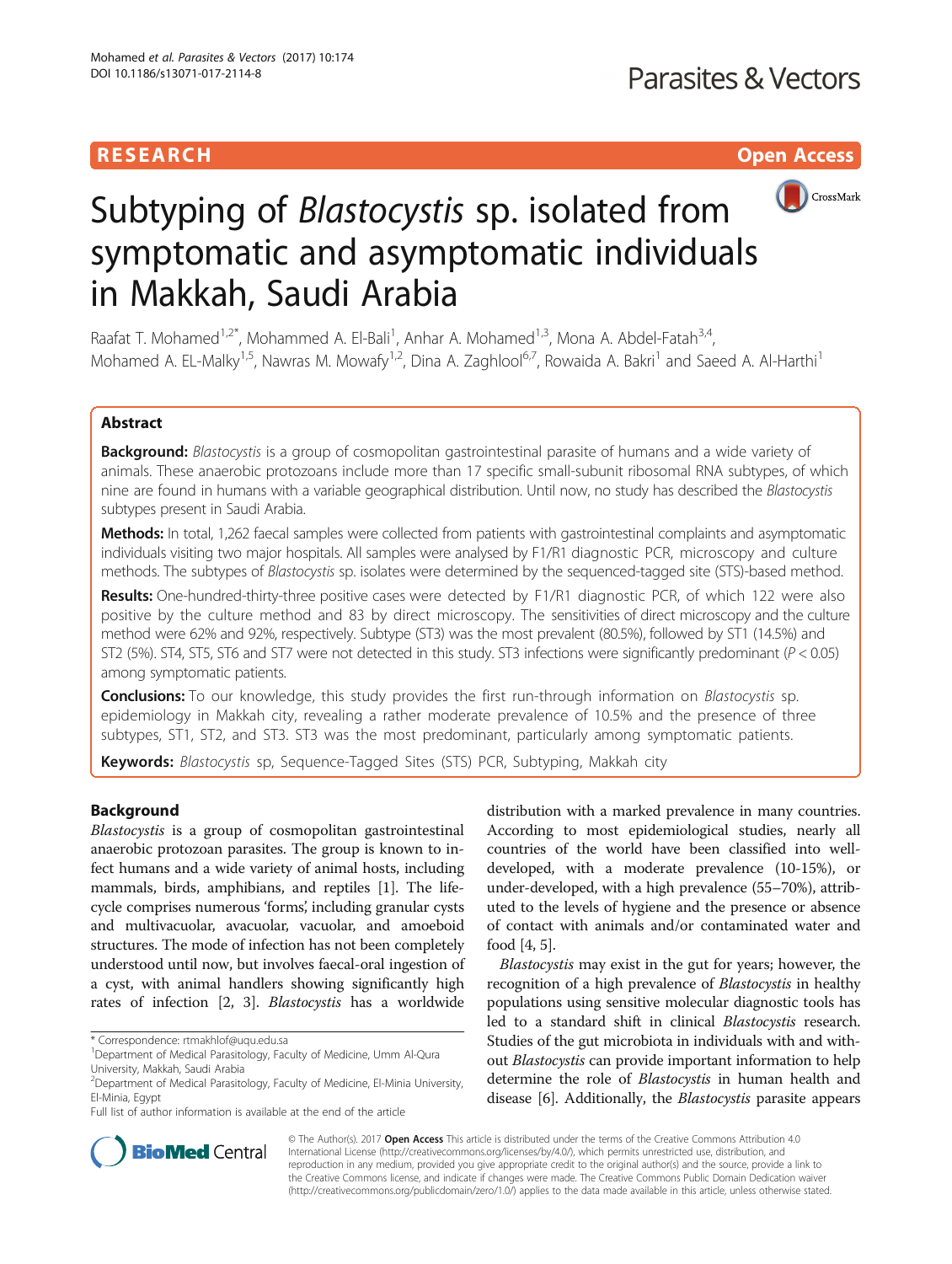to be more common in healthy individuals than in patients with inflammatory bowel disease and is associated with certain gut microbiota and health indicators. Although the parasite may elicit disease under certain conditions, the focus on Blastocystis may be shifting from a clinical to a public health viewpoint [\[7](#page-5-0)]. SSU rRNA-based phylogeny and host origins do not associate with each other for the classification of different Blastocystis isolates that are derived from humans to insects. The Blastocystis sp. subtype (ST) classification is applied for Blastocystis isolates from homoeothermic animals because their origin is from humans, and they are classified into nine genetically different STs. However, the situation in poikilothermic animals, such as reptiles and amphibians, suggests difficulties; therefore, determining the complete sequence of SSU rDNA is essential to establish novel ST in the phylogenetic analysis [[8\]](#page-5-0).

In Blastocystis sp. infection, the symptoms are mostly nonspecific and include weight loss, nausea, vomiting, flatulence, abdominal pain, and diarrhoea [\[9](#page-5-0), [10](#page-5-0)]. However, the pathogenicity of this parasite is still argumentative and non-conclusive; Blastocystis sp. infections have been reported in several countries in many asymptomatic and apparently healthy individuals as well as in symptomatic cases without any obvious causal organisms [[2\]](#page-4-0). Several studies have deduced that only a few subtypes of *Blastocystis* sp. can cause symptoms. It was concluded that the proteases of Blastocystis sp. subtype 3 (ST3) were responsible for protein degradation with host immune evasion and are an important virulence factor [\[11, 12\]](#page-5-0). Another study correlated Blastocystis sp. subtype 3 infections with idiopathic urticaria [\[12\]](#page-5-0).

In last few years, several molecular tools have been used to classify the Blastocystis sp. subtypes isolated from humans and animals in different regions worldwide. These techniques include random amplified polymorphic DNA (RAPD) using four different arbitrary polymerase chain reaction (PCR) primers [[13](#page-5-0)] and PCR assays followed by restriction fragment length polymorphism (RFLP) to study the sequence variation in the small-subunit ribosomal RNA genes of isolates [[14](#page-5-0)]. More recently, new PCRbased methods have been developed for subtype classification using known sequenced-tagged site (STS) primer sets [[15](#page-5-0)] in combination with single-strand conformational polymorphism (SSCP) analysis [\[1\]](#page-4-0) or post-PCR pyrosequencing techniques based on the detection of subtypespecific nucleotide polymorphism in the SSU rRNA gene [[16](#page-5-0), [17](#page-5-0)], fingerprinting with AP-PCR [\[18\]](#page-5-0), and multilocus sequence typing [[19](#page-5-0)]. The latest epidemiological studies have shown the great diversity of Blastocystis sp. subtypes; ten subtypes (ST1 to ST10) have been found according to SSU rRNA gene sequences [[20](#page-5-0)]. Seven other subtypes (ST11–ST17) have been identified in isolates from livestock and zoo animals [[21](#page-5-0)]. Among all identified subtypes,

only ST1 to ST9 are considered to be human Blastocystis sp. subtypes [\[10, 22\]](#page-5-0). Some authors recommend a standardization of Blastocystis terminology to simplify statements and show the relationships of the research results. This primarily depends on the already published data on small-subunit ribosomal RNA gene analyses and suggests that all mammalian and avian isolates should be nominated as *Blastocystis* sp. [\[23\]](#page-5-0). Using *Blastocystis* genetic markers, the barcode region is the best region to use in publicly available sequence databases at GenBank, while the STS primers represent a suitable approach in situations where sequencing is not an option, and the disadvantages of using STS primers are that some subtypes will go undetected, includes ST8 and ST9 and also the majority of ST4 strains [[24](#page-5-0)].

To our knowledge, no previous study has explored the prevalence and subtype distribution of Blastocystis sp. in Saudi Arabia. The aim of the present study was to explore the Blastocystis sp. relative prevalence and subtypes present in one of the major cities in Saudi Arabia. This survey was performed on faecal samples collected from symptomatic and asymptomatic individuals who visited, over a 10-month period, two major hospitals of Makkah city, Saudi Arabia.

# Methods

## Sample collection

This study was carried out from March 2014 to January 2015 at two major health care centres of Makkah city, King Abdellah medical city and Al-Noor Specialist Hospital. Of all faecal specimens received during this period by Parasitology Laboratory units, in both hospitals, 1,262 specimens were included in this investigation. Approximately 50% of the collected samples were from patients with gastrointestinal complaints, including severe abdominal pain and diarrhoea, and the other 50% were from apparently healthy individuals who underwent a regular check-up or mandatory health check.

#### Microscopic examination and in vitro culture

The referred faecal specimens are routinely examined by microscopy for parasitic infections using the direct smear method with saline and iodine. Samples from suspected patients, if negative by direct microscopy, are further examined after trichrome permanent staining and according to the formalin ethyl acetate concentration. For this study, each collected sample was split into two parts; one part was kept at -20 °C, and the other part was inoculated in culture media and transferred to the medical parasitology laboratory of the Faculty of Medicine at Umm Al Qura University for sub-culturing and molecular analysis. The culture medium consisted of Dulbecco's modified Eagle medium (DMEM) (Gibco, Thermo Fisher Scientific, MA, USA) containing 12 mg/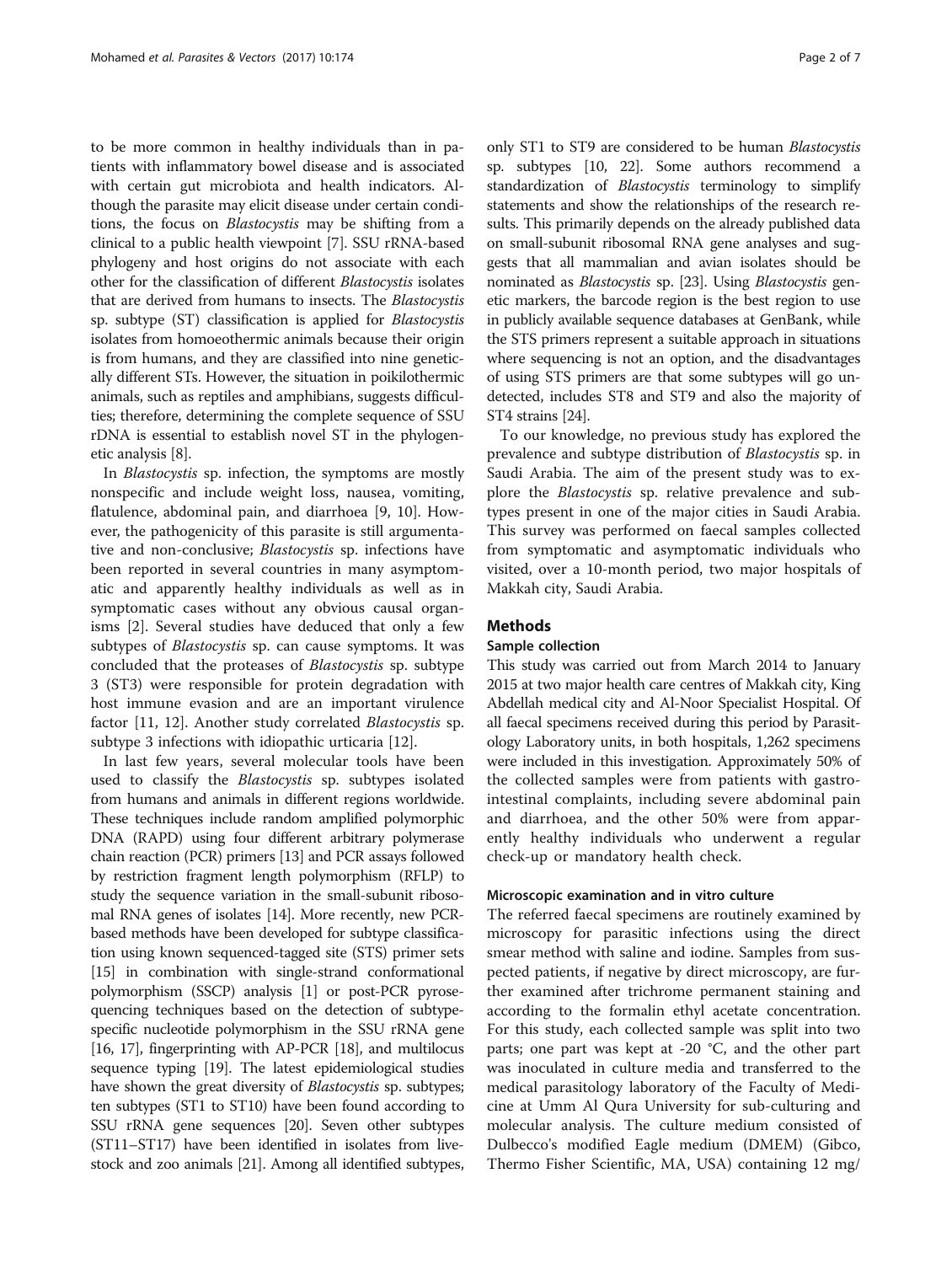ml ampicillin and 4 mg/ml streptomycin supplemented with 20% inactivated horse serum (Gibco) sterilized by filtration [[25](#page-5-0)]. The samples were cultured in  $11 \times$ 100 mm sterile screw-capped tubes containing 3 ml of media and were incubated at 37 °C in an anaerobic gas pack (BD gas pack-Becton, Dickinson, USA). A drop of culture was examined after 72 h by direct microscopy.

## DNA extraction

Genomic DNA was extracted directly from stool samples using the ZR faecal DNA miniprep kit (Zymo Research, Tustin, CA, USA) and from cell pellets of positive cultures using the QIAmp DNA extraction kit (QIAmp, QIAGEN, Inc., Hilden, Germany), according to manufacturers' protocols. The concentration and purity of isolated DNA were measured by a spectrophotometer (SpectraDrop; SpectroMax, Life Technology, Carlsbad City, CA, USA).

### F1/R1 diagnostic PCR

Diagnostic PCR was applied to genomic DNA extracted from stool specimens using the F1 (5'-GGA GGT AGT GAC AAT AAA TC-3') and R1 (5'-CGT TCA TGA TGA ACA ATT AC-3') primers [[26\]](#page-5-0). Briefly, 2 μl of genomic DNA was used in PCR reactions of a 25 μl final volume using the AmpliTaq Gold 360 master mix (Applied Biosystems, CA, USA). The PCR conditions consisted of one cycle of initial denaturation at 94 °C for 4 min, followed by 35 cycles of denaturation at 94 °C for 30 s, annealing at 54 °C for 30 s, extension at 72 °C for 30 s, and a final elongation cycle for 5 min at 72 °C.

# Blastocystis sp. subtyping using Sequence-Tagged Site (STS) primers

PCR reactions were carried out using sequence-tagged site primer sets derived from the RAPD product sequence to identify the subtypes as follows: ST1 variant (SB82: 5'-TCT TGC TTC ATC GGA GTC / CCT TCT CGC AGT TCT TTA TC-3'), ST1 (SB83: 5'-GAA GGA CTC TCT GAC GAT GA / GTC CAA ATG AAA GGC AGC-3'), ST7 (SB155: 5'-ATC AGC CTA CAA TCT CCT C / ATC GCC ACT TCT CCA AT-3'), ST3 by multiplex PCR including (SB227: 5'-AGG ATT TGG TGT TTG GAG A / TTA GAA GTG AAG GAG ATG GAA G-3', SB228: 5'-GAC TCC AGA AAC TCG CAG AC / TCT TGT TTC CCC AGT TAT CC-3' and SB229: 5'-CAC TGT GTC GTC ATT GTT TTG / AGG GCT GCA TAA TAG AGT GG-3'), ST6 (SB332: 5'-GCA TCC AGA CTA CTA TCA ACA TT / CCA TTT TCA GAC AAC CAC TTA-3'), ST5 (SB336: 5'-GTG GGT AGA GGA AGG AAA ACA / AGA ACA AGT CGA TGA AGT GAG AT-3'), ST4 (SB337: 5'-GTC TTT CCC TGT CTA TTC TTG CA / AAT TCG GTC TGC TTC TTC TG-3'), and ST2 (SB340: 5'-TGT TCT TGT GTC TTC TCA GCT C / TTC TTT CAC ACT CCC GTC AT-3')

[[15\]](#page-5-0). Two microlitres of DNA extract were used in PCR reactions of a 25 μl final volume using the AmpliTaq Gold 360 master mix (Applied Biosystems, Carlsbad City, CA, USA). The PCR conditions consisted of one cycle of initial denaturation at 94 °C for 5 min, followed by 40 cycles that included denaturation at 94 °C for 30 s, annealing at 57 °C for 30 s, extension at 72 °C for 1 min, and a final elongation cycle for 5 min at 72 °C. All PCR amplifications were carried out in duplicate for each sample and each primer set. The PCR products were separated in 1.5% agarose gels and were photographed.

#### Statistical analysis

The data were analysed using the Chi-square test to compare the frequency of the Blastocystis sp. subtypes from symptomatic and asymptomatic individuals. A P-value < 0.05 was statistically significant. Statistical analysis was performed using SPSS version 21.

## Results

# Relative prevalence of Blastocystis sp. based on microscopy and in vitro culture

Of 1,262 examined faecal samples, 133 specimens were found to be positive for *Blastocystis* by the F1/R1 diagnostic PCR technique used in this study. Among positive cases, 85 (64%) were patients with gastrointestinal symptoms and 48 (36%) were asymptomatic individuals. The general symptoms consisted of abdominal pain in approximately 76%, diarrhoea in approximately 27% and other gastrointestinal complaints in approximately 16% of the symptomatic patients. All 133 positive cases were detected by F1/R1 diagnostic PCR, of which 122 were also positive by the culture method and 83 by direct microscopy. The sensitivities of direct microscopy and the culture methods compared with that of F1/R1 PCR and are shown in Table [1](#page-3-0).

## STS subtyping analysis of Blastocystis sp. isolates

Three Blastocystis sp. subtypes (ST1, ST2 and ST3) were detected by STS primer-based PCR analysis of positive samples. ST3 was the most prevalent (80.5%), followed by ST1 (14.5%) and ST2 (5%). ST4, ST5, ST6 and ST7 were not detected in this study. ST3 infections were significantly predominant  $(\chi^2 = 6.54, df = 2, P = 0.038)$ among symptomatic patients (Fig. [1](#page-3-0)). The Blastocystis sp. subtype distribution did not show a predisposition in relation to the age or gender of infected individuals.

## **Discussion**

In this study, the relative prevalence of Blastocystis sp. infection among individuals with or without gastrointestinal symptoms who visited two major hospitals in Makkah city was determined to be 10.5%. Since the prevalence data are usually derived from general surveys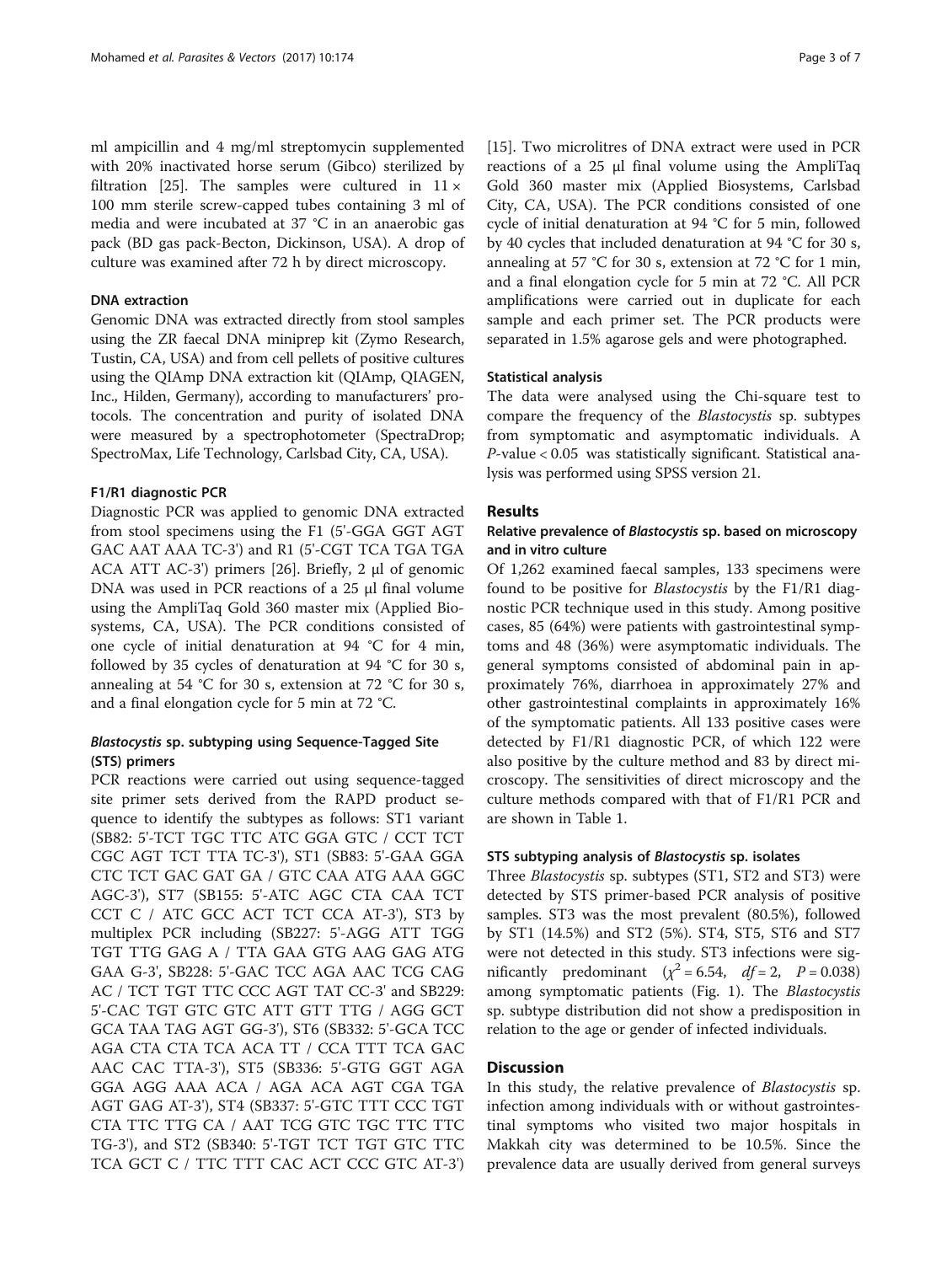<span id="page-3-0"></span>Table 1 Sensitivity of F1/R1 PCR, direct microscopy, and the culture method for the diagnosis of Blastocystis sp. infections in the stool samples of patients with GI symptoms and asymptomatic individuals

| $(n = 85)$           | $(n = 48)$ | $(n = 133)$ | Sensitivity                    |
|----------------------|------------|-------------|--------------------------------|
| Direct microscopy 65 | 18         | 83          | 62%                            |
| 79                   | 43         | 122         | 92%                            |
| 85                   | 48         | 133         | 100%                           |
|                      |            |             | Symptomatic Asymptomatic Total |

of intestinal parasites using the formol acetate concentration technique with microscopic examination, such numbers should be interpreted with extreme caution because the sensitivities of this method are lower than those of nucleic acid-based methods, including conventional and real-time PCR [\[7\]](#page-5-0). Epidemiological studies in several countries with different sanitation standards revealed wide ranges of Blastocystis sp. prevalence: 0.54% in Turkey [[27\]](#page-5-0), 2.5% in Japan [[15](#page-5-0)], 3.3% in Singapore [[28\]](#page-5-0), 19% in Lebanon [[29](#page-5-0)], 22.1% in Libya [\[30\]](#page-5-0), 33.3% in Egypt [\[31](#page-5-0)], 40.7% in the Philippines [\[32](#page-5-0)] and 46.9% in Venezuela [\[33\]](#page-5-0). Thus, the prevalence found herein is relatively moderate compared with the worldwide general infection situation.

Numerous conflicting reports on the pathogenic capability of Blastocystis sp. infection have been published, and it is still under debate whether Blastocystis sp. is a pathogenic or a commensal life form [\[2\]](#page-4-0). In our study, Blastocystis infections were detected both in patients with patent gastrointestinal symptoms (85 cases) and in apparently healthy individuals (48) who underwent mandatory health check-ups. Additionally, 78.5% of symptomatic patients and 21.5% of asymptomatic individuals with PCR-positive infections were positive by microscopy; accordingly, it has been reported that the Blastocystis cell density is usually significantly higher in symptomatic patients [[34](#page-5-0)]. Comparative studies of human immunity against *Blastocystis* infection have revealed a significant difference in antibody responses between symptomatic and asymptomatic individuals [[35, 36\]](#page-5-0). However, antigenic heterogeneity has been detected between Blastocystis sp. isolated from symptomatic patients and asymptomatic individuals in axenic culture; however, these studies did not explore any possible correlations between this heterogeneity and genetic subtypes [\[37\]](#page-5-0).

Nine subtypes of Blastocystis sp. (ST1 to ST9) were identified in humans [[10](#page-5-0)]. To our knowledge, this is the first report exploring the subtypes of Blastocystis in Makkah city, Saudi Arabia. Using sequence-tagged site (STS) primer-based PCR, we found three Blastocystis sp. subtypes (ST1, ST2 and ST3) among the 133 positive cases. The high predominance of ST3 (80.5%) in our study population agrees with different reports in the literature; ST3 was found to be the most dominant subtype, varying from 41% to 92%, in a comparative study between Japan, Bangladesh, Pakistan and Germany [\[15\]](#page-5-0) and at 78%, 75.9%, 54.5%, 53.5% and 33.3% in Singapore, Turkey, Egypt, France and Lebanon, respectively [\[28, 29](#page-5-0), [38](#page-5-0)–[40](#page-5-0)].

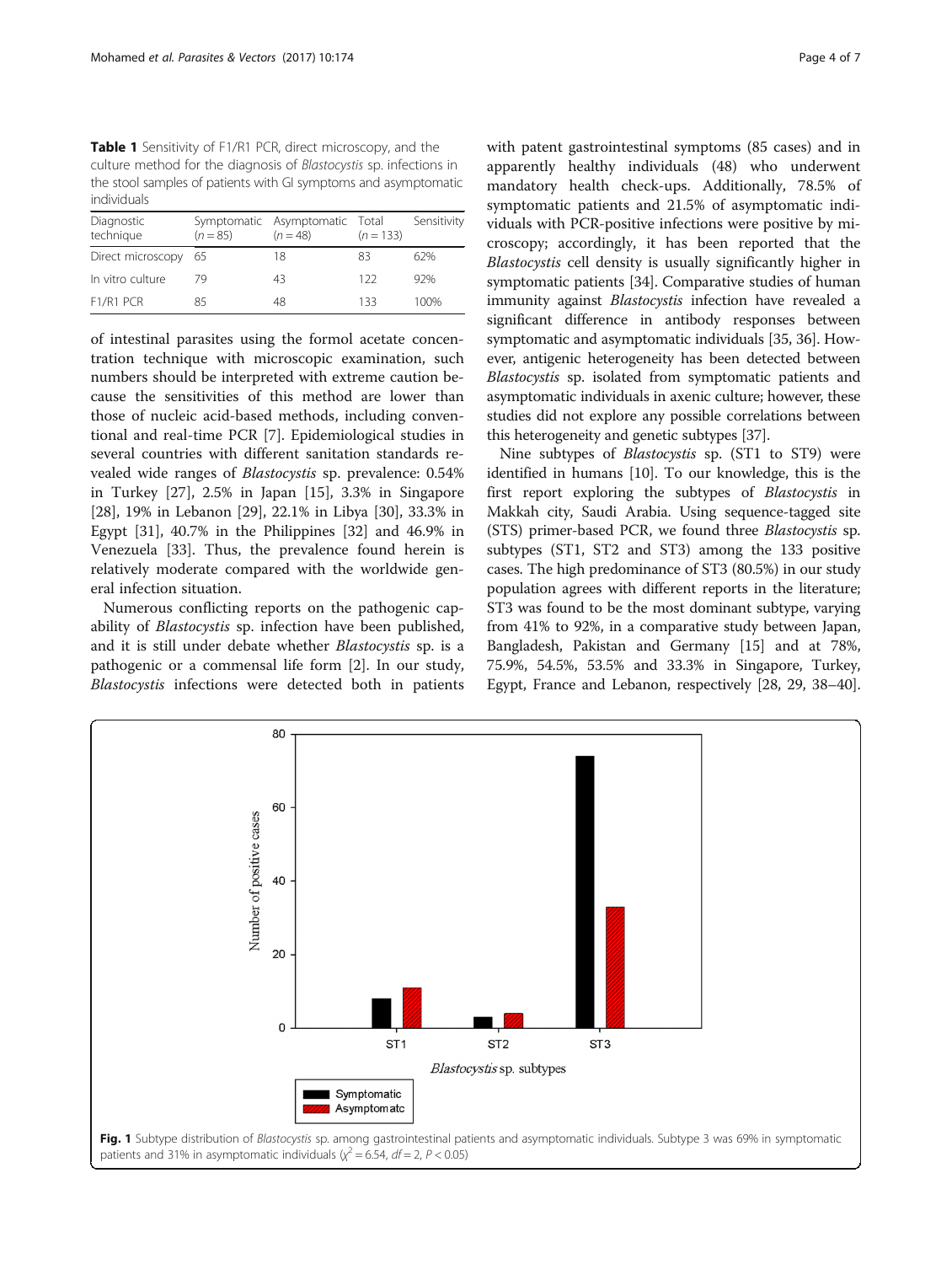<span id="page-4-0"></span>However, the ST1 (50%) subtype was found to be more predominant than ST3 (39.5%) in the Libyan population [[41](#page-5-0)], as confirmed by a more recent study reporting the predominance of ST1 (51.1%) over ST3 (17.8%) in Libya [\[30](#page-5-0)]. Although ST2 is commonly reported to be the second most prevalent subtype [\[42](#page-5-0)–[45](#page-5-0)], in our study, only 5% of cases carried the ST2 subtype, while 14.5% carried ST1.

Subtypes ST4, ST5, ST6 and ST7, as reported in previous studies [\[39](#page-5-0), [46, 47\]](#page-5-0), were not detected in our investigation. ST4 was remarkably common in Danish patients with acute diarrhoea [[48](#page-5-0)], symptomatic patients in Spain [[43\]](#page-5-0), and rural communities in Nepal [[49](#page-5-0)]. ST6 and ST7 were reported in the Middle East both in irritable bowel syndrome patients and healthy persons [\[39, 47](#page-5-0)]. However, ST5 was mostly reported in animals and humans living near to farms [[16, 50\]](#page-5-0).

In many previous studies, no association was reported between the specific subtype of Blastocystis sp. and explicit gastrointestinal symptoms [\[40, 46, 51](#page-5-0)]. However, other studies reported a specific association between subtypes of the parasite and apparent symptoms: it was demonstrated that Blastocystis cysteine proteinase can degrade human IgA [\[52\]](#page-5-0). Additionally, patients with chronic gastrointestinal illness with reported antibiotic failure for over four years were diagnosed with ST3 and ST1 infections [[53\]](#page-5-0). More recently, irritable bowel syndrome in several Mexican patients was associated with Blastocystis sp. ST1 and ST3 infections [[54](#page-6-0)]. Consistently, ST3 infections were significantly predominant among symptomatic patients (69%) in our study. Blastocystis sp. ST2 infection was linked to gastrointestinal illness and chronic urticaria [\[55\]](#page-6-0).

In our findings, this subtype did not show an apparent predominance in distribution between symptomatic and asymptomatic infected individuals. However, it appears that the Blastocystis sp. infection clinical outcome is multifactorial, complicating the evaluation of its pathogenicity, even during case-controlled studies [[5](#page-5-0)].

## Conclusions

The outcome of this study provides the first runthrough information on Blastocystis sp. epidemiology in Makkah city, revealing a relatively moderate prevalence (10.5%), as well as the presence of three subtypes: ST3, the most predominant particularly among symptomatic patients; ST1; and ST2. Further screenings are needed to clarify the epidemiology of this gastrointestinal parasite in local and emigrant populations of the entire country. Likewise, the present study underlines the advantage of STS-PCR as a significant technique for Blastocystis sp. subtyping in epidemiological studies.

#### Abbreviations

AP-PCR: Arbitrary primer polymerase chain reaction; DMEM: Dulbecco's modified Eagle medium; RAPD: Random amplified polymorphic DNA; RFLP: Restriction fragment length polymorphism; SSCP: Single strand conformational polymorphisms; SSU rRNA: Small-subunit of the ribosomal RNA; STS: Sequence-tagged site; STs: Subtypes

#### Acknowledgements

We would like to thank the Faculty of Medicine at Umm Al Qura University for providing research facilities for this work. This publication was made possible by the support of the ISR program of UQU, Makkah, Saudi Arabia (Grant No. 43409049).

#### Funding

This research was funded by the ISR program of Umm Al-Qura University, Makkah (Grant No. 43409049). The funding body played no role in designing the research study or collection, analysis and interpretation or even in writing the manuscript.

#### Availability of data and materials

The dataset supporting the conclusions of this article is included within the article.

#### Authors' contributions

RTM, MAE and AAM conceived the study, carried out in vitro culture, performed subtyping PCR, and wrote the manuscript. MAA and DAZ collected the patient data and stool samples. MAA, MAE, NMM and DAZ processed the stool specimens and performed microscopic examination. SAA and RAB analysed the data and participated in the writing of the manuscript. All authors read and approved the final manuscript.

#### Competing interests

The authors declare that they have no competing interests.

#### Consent for publication

Not applicable.

#### Ethics approval and consent to participate

Ethical approval for this project was obtained from the Medical Research Centre and Research Committee at the Faculty of Medicine, Umm Al-Qura University, Saudi Arabia (Research protocol# 43409049). All participants who joined this research had signed an informed consent.

#### Publisher's Note

Springer Nature remains neutral with regard to jurisdictional claims in published maps and institutional affiliations.

#### Author details

<sup>1</sup>Department of Medical Parasitology, Faculty of Medicine, Umm Al-Qura University, Makkah, Saudi Arabia. <sup>2</sup> Department of Medical Parasitology, Faculty of Medicine, El-Minia University, El-Minia, Egypt. <sup>3</sup>Department of Medical Parasitology, Faculty of Medicine, Ain Shams University, Cairo, Egypt. 4 Microbiology Laboratory, King Abdellah Medical City, Makkah, Saudi Arabia. 5 Department of Medical Parasitology, Faculty of Medicine, Mansoura University, Mansoura, Egypt. <sup>6</sup>Laboratory and Blood Bank Department, Al-Noor Specialist Hospital, Makkah, Saudi Arabia. <sup>7</sup>Department of Medical Parasitology, Faculty of Medicine, Assiut University, Assiut, Egypt.

#### Received: 28 July 2016 Accepted: 27 March 2017 Published online: 07 April 2017

#### References

- 1. Menounos PG, Spanakos G, Tegos N, Vassalos CM, Papadopoulou C, Vakalis NC. Direct detection of Blastocystis sp. in human faecal samples and subtype assignment using single strand conformational polymorphism and sequencing. Mol Cell Probes. 2008;22(1):24–9.
- 2. Stenzel DJ, Boreham PF. Blastocystis hominis revisited. Clin Microbiol Rev. 1996;9(4):563–84.
- 3. Yoshikawa H, Abe N, Iwasawa M, Kitano S, Nagano I, Wu Z, Takahashi Y. Genomic analysis of Blastocystis hominis strains isolated from two long-term health care facilities. J Clin Microbiol. 2000;38(4):1324–30.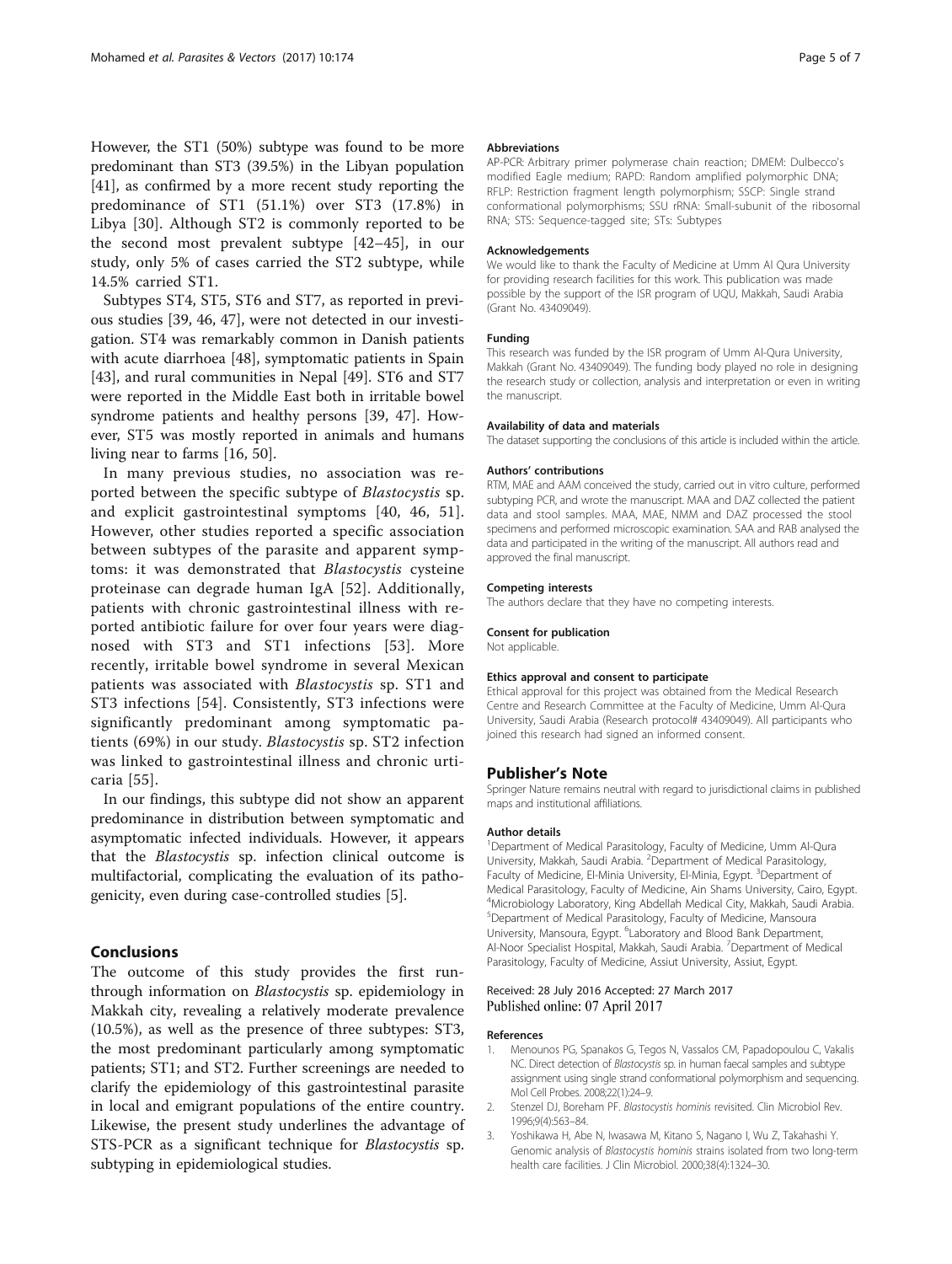- <span id="page-5-0"></span>4. Forsell J, Granlund M, Stensvold CR, Clark CG, Evengard B. Subtype analysis of Blastocystis isolates in Swedish patients. Eur J Clin Microbiol Infect Dis. 2012;31(7):1689–96.
- Tan KS. New insights on classification, identification, and clinical relevance of Blastocystis spp. Clin Microbiol Rev. 2008;21(4):639–65.
- 6. Stensvold CR, Clark CG. Current status of Blastocystis: A personal view. Parasitol Int. 2016;65(6 Pt B):763–71.
- 7. Andersen LO, Stensvold CR. Blastocystis in Health and Disease. Are we moving from a clinical to a public health perspective? J Clin Microbiol. 2016;54(3):524–8.
- 8. Yoshikawa H, Koyama Y, Tsuchiya E, Takami K. Blastocystis phylogeny among various isolates from humans to insects. Parasitol Int. 2016;65(6 Pt B):750–9.
- 9. Tasova Y, Sahin B, Koltas S, Paydas S. Clinical significance and frequency of Blastocystis hominis in Turkish patients with hematological malignancy. Acta Med Okayama. 2000;54(3):133–6.
- 10. Rene BA, Stensvold CR, Badsberg JH, Nielsen HV. Subtype analysis of Blastocystis isolates from Blastocystis cyst excreting patients. Am J Trop Med Hyg. 2009; 80(4):588–92.
- 11. Abdel-Hameed DM, Hassanin OM. Proteaese activity of Blastocystis hominis subtype3 in symptomatic and asymptomatic patients. Parasitol Res. 2011; 109(2):321–7.
- 12. Hameed DM, Hassanin OM, Zuel-Fakkar NM, Association of Blastocystis hominis genetic subtypes with urticaria. Parasitol Res. 2011;108(3):553–60.
- 13. Yoshikawa H, Nagano I, Wu Z, Yap EH, Singh M, Takahashi Y. Genomic polymorphism among Blastocystis hominis strains and development of subtype-specific diagnostic primers. Mol Cell Probes. 1998;12(3):153–9.
- 14. Clark CG. Extensive genetic diversity in Blastocystis hominis. Mol Biochem Parasitol. 1997;87(1):79–83.
- 15. Yoshikawa H, Wu Z, Kimata I, Iseki M, Ali IK, Hossain MB, et al. Polymerase chain reaction-based genotype classification among human Blastocystis hominis populations isolated from different countries. Parasitol Res. 2004; 92(1):22–9.
- 16. Yan Y, Su S, Ye J, Lai X, Lai R, Liao H, et al. Blastocystis sp. subtype 5: a possibly zoonotic genotype. Parasitol Res. 2007;101(6):1527–32.
- 17. Stensvold CR, Traub RJ, von Samson-Himmelstjerna G, Jespersgaard C, Nielsen HV, Thompson RC. Blastocystis: subtyping isolates using pyrosequencing technology. Exp Parasitol. 2007;116(2):111–9.
- 18. Tan TC, Suresh KG, Thong KL, Smith HV. PCR fingerprinting of Blastocystis isolated from symptomatic and asymptomatic human hosts. Parasitol Res. 2006;99(4):459–65.
- 19. Arisue N, Hashimoto T, Yoshikawa H, Nakamura Y, Nakamura G, Nakamura F, et al. Phylogenetic position of Blastocystis hominis and of stramenopiles inferred from multiple molecular sequence data. J Eukaryot Microbiol. 2002; 49(1):42–53.
- 20. Stensvold CR, Alfellani MA, Norskov-Lauritsen S, Prip K, Victory EL, Maddox C, et al. Subtype distribution of Blastocystis isolates from synanthropic and zoo animals and identification of a new subtype. Int J Parasitol. 2009;39(4):473–9.
- 21. Alfellani MA, Taner-Mulla D, Jacob AS, Imeede CA, Yoshikawa H, Stensvold CR, Clark CG. Genetic diversity of blastocystis in livestock and zoo animals. Protist. 2013;164(4):497–509.
- 22. Parkar U, Traub RJ, Vitali S, Elliot A, Levecke B, Robertson I, et al. Molecular characterization of Blastocystis isolates from zoo animals and their animalkeepers. Vet Parasitol. 2010;169(1-2):8–17.
- 23. Stensvold CR, Suresh GK, Tan KS, Thompson RC, Traub RJ, Viscogliosi E, et al. Terminology for Blastocystis subtypes–a consensus. Trends Parasitol. 2007; 23(3):93–6.
- 24. Stensvold CR. Comparison of sequencing (barcode region) and sequencetagged-site PCR for Blastocystis subtyping. J Clin Microbiol. 2013;51(1):190–4.
- 25. Zhang X, Qiao JY, Da R, Li YQ, Yao FR. In vitro culture of Blastocystis hominis in medium DMEM. Wei Sheng Yan Jiu. 2006;35(6):743–6 (In Chinese).
- 26. Bohm-Gloning B, Knobloch J, Walderich B. Five subgroups of Blastocystis hominis from symptomatic and asymptomatic patients revealed by restriction site analysis of PCR-amplified 16S-like rDNA. Trop Med Int Health. 1997;2(8):771–8.
- 27. Beyhan YE, Yilmaz H, Cengiz ZT, Ekici A. Clinical significance and prevalence of Blastocystis hominis in Van, Turkey. Saudi Med J. 2015;36(9):1118–21.
- 28. Wong KH, Ng GC, Lin RT, Yoshikawa H, Taylor MB, Tan KS. Predominance of subtype 3 among Blastocystis isolates from a major hospital in Singapore. Parasitol Res. 2008;102(4):663–70.
- 29. El Safadi D, Meloni D, Poirier P, Osman M, Cian A, Gaayeb L, et al. Molecular epidemiology of Blastocystis in Lebanon and correlation between subtype 1 and gastrointestinal symptoms. Am J Trop Med Hyg. 2013;88(6):1203–6.
- 30. Abdulsalam AM, Ithoi I, Al-Mekhlafi HM, Al-Mekhlafi AM, Ahmed A, Surin J. Subtype distribution of Blastocystis isolates in Sebha. Libya PloS one. 2013; 8(12):e84372.
- 31. Rayan HZ, Ismail OA, El Gayar EK. Prevalence and clinical features of Dientamoeba fragilis infections in patients suspected to have intestinal parasitic infection. J Egypt Soc Parasitol. 2007;37(2):599–608.
- Baldo ET, Belizario W, De Leon WU, Kong HH, Chung DI. Infection status of intestinal parasites in children living in residential institutions in Metro Manila, the Philippines. Korean J Parasitol. 2004;42(2):67–70.
- 33. Velasquez V, Caldera R, Wong W, Cermeno G, Fuentes M, Blanco Y, et al. Blastocystosis: a high prevalence of cases found in patients from Health Center of Soledad, Anzoategui State, Venezuela. Rev Soc Bras Med Trop. 2005;38(4):356–7 (In Spanish).
- 34. Al-Fellani MA, Khan AH, Al-Gazoui RM, Zaid MK, Al-Ferjani MA. Prevalence and clinical features of Blastocystis hominis infection among patients in Sebha, Libya. Sultan Qaboos Univ Med J. 2007;7(1):35–40.
- 35. Zierdt CH, Zierdt WS, Nagy B. Enzyme-linked immunosorbent assay for detection of serum antibody to Blastocystis hominis in symptomatic infections. J Parasitol. 1995;81(1):127–9.
- 36. Hussain R, Jaferi W, Zuberi S, Baqai R, Abrar N, Ahmed A, Zaman V. Significantly increased IgG2 subclass antibody levels to Blastocystis hominis in patients with irritable bowel syndrome. Am J Trop Med Hyg. 1997;56(3):301–6.
- 37. Lanuza MD, Carbajal JA, Villar J, Mir A, Borras R. Soluble-protein and antigenic heterogeneity in axenic Blastocystis hominis isolates: pathogenic implications. Parasitol Res. 1999;85(2):93–7.
- 38. Ozyurt M, Kurt O, Molbak K, Nielsen HV, Haznedaroglu T, Stensvold CR. Molecular epidemiology of Blastocystis infections in Turkey. Parasitol Int. 2008;57(3):300–6.
- 39. Hussein EM, Hussein AM, Eida MM, Atwa MM. Pathophysiological variability of different genotypes of human Blastocystis hominis Egyptian isolates in experimentally infected rats. Parasitol Res. 2008;102(5):853–60.
- 40. Souppart L, Sanciu G, Cian A, Wawrzyniak I, Delbac F, Capron M, et al. Molecular epidemiology of human Blastocystis isolates in France. Parasitol Res. 2009;105(2):413–21.
- 41. Alfellani MA, Stensvold CR, Vidal-Lapiedra A, Onuoha ES, Fagbenro-Beyioku AF, Clark CG. Variable geographic distribution of Blastocystis subtypes and its potential implications. Acta Trop. 2013;126(1):11–8.
- 42. Dogruman-Al F, Dagci H, Yoshikawa H, Kurt O, Demirel M. A possible link between subtype 2 and asymptomatic infections of Blastocystis hominis. Parasitol Res. 2008;103(3):685–9.
- 43. Dominguez-Marquez MV, Guna R, Munoz C, Gomez-Munoz MT, Borras R. High prevalence of subtype 4 among isolates of Blastocystis hominis from symptomatic patients of a health district of Valencia (Spain). Parasitol Res. 2009;105(4):949–55.
- Yoshikawa H, Wu Z, Pandey K, Pandey BD, Sherchand JB, Yanagi T, Kanbara H. Molecular characterization of Blastocystis isolates from children and rhesus monkeys in Kathmandu, Nepal. Vet Parasitol. 2009;160(3-4):295–300.
- 45. Meloni D, Sanciu G, Poirier P, El Alaoui H, Chabe M, Delhaes L, et al. Molecular subtyping of Blastocystis sp. isolates from symptomatic patients in Italy. Parasitol Res. 2011;109(3):613–9.
- 46. Yakoob J, Jafri W, Jafri N, Khan R, Islam M, Beg MA, Zaman V. Irritable bowel syndrome: in search of an etiology: role of Blastocystis hominis. Am J Trop Med Hyg. 2004;70(4):383–5.
- 47. Yakoob J, Jafri W, Beg MA, Abbas Z, Naz S, Islam M, Khan R. Irritable bowel syndrome: is it associated with genotypes of Blastocystis hominis. Parasitol Res. 2010;106(5):1033–8.
- 48. Stensvold CR, Christiansen DB, Olsen KE, Nielsen HV. Blastocystis sp. subtype 4 is common in Danish Blastocystis-positive patients presenting with acute diarrhea. Am J Trop Med Hyg. 2011;84(6):883–5.
- 49. Lee IL, Tan TC, Tan PC, Nanthiney DR, Biraj MK, Surendra KM, Suresh KG. Predominance of Blastocystis sp. subtype 4 in rural communities, Nepal. Parasitol Res. 2012;110(4):1553–62.
- 50. Petrasova J, Uzlikova M, Kostka M, Petrzelkova KJ, Huffman MA, Modry D. Diversity and host specificity of Blastocystis in syntopic primates on Rubondo Island, Tanzania. Int J Parasitol. 2011;41(11):1113–20.
- 51. Motazedian H, Ghasemi H, Sadjjadi SM. Genomic diversity of Blastocystis hominis from patients in southern Iran. Ann Trop Med Parasitol. 2008;102(1):85–8.
- 52. Puthia MK, Vaithilingam A, Lu J, Tan KS. Degradation of human secretory immunoglobulin A by Blastocystis. Parasitol Res. 2005;97(5):386–9.
- 53. Jones MS, Whipps CM, Ganac RD, Hudson NR, Boorom K. Association of Blastocystis subtype 3 and 1 with patients from an Oregon community